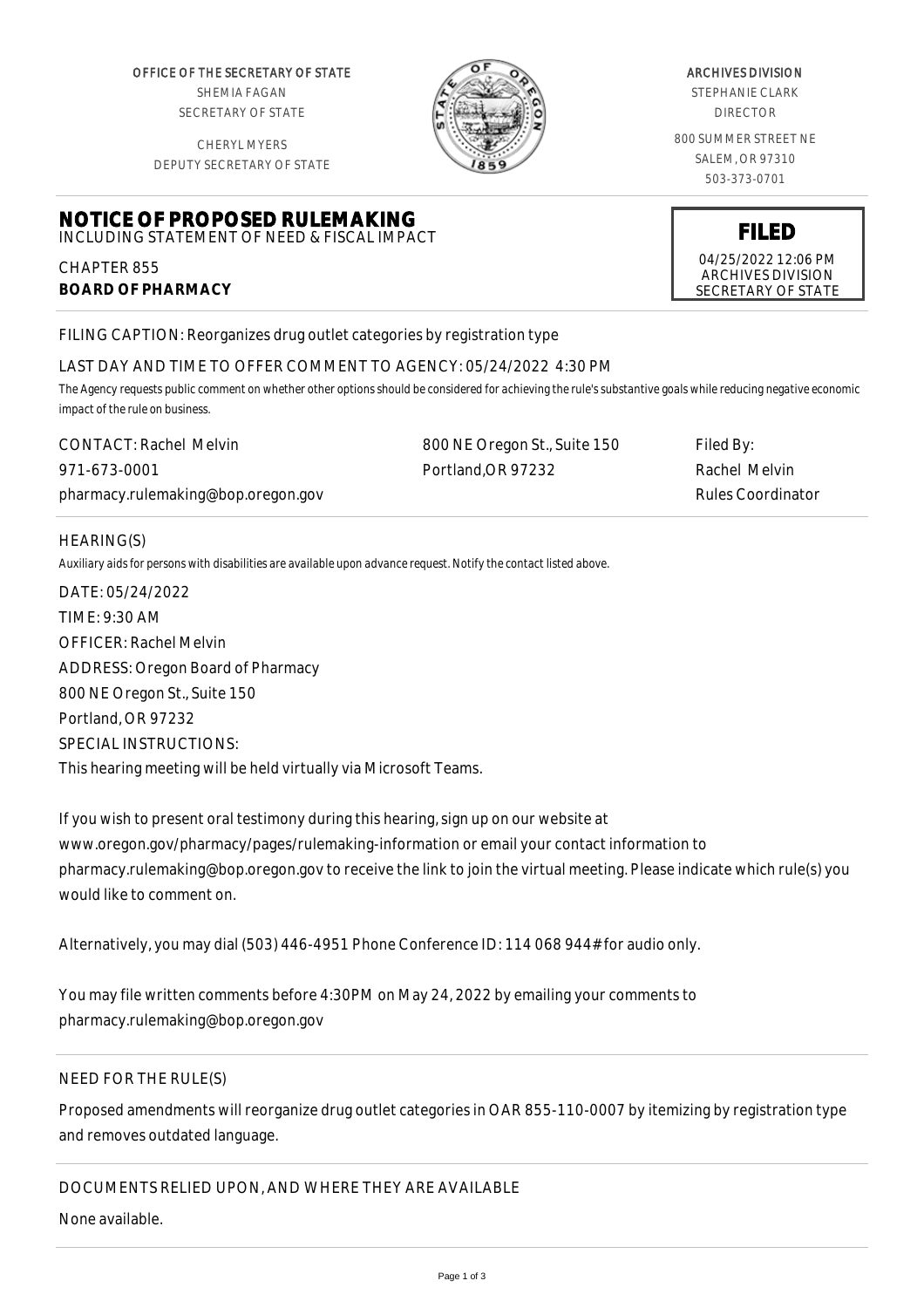## STATEMENT IDENTIFYING HOW ADOPTION OF RULE(S) WILL AFFECT RACIAL EQUITY IN THIS STATE

Reorganizing proposed rules may provide clarity, transparency and promote patient safety, no effects on racial equity are anticipated. Ensuring registrants and licensees can easily locate proper fees and registration types will positively impact all Oregonians in all communities.

### FISCAL AND ECONOMIC IMPACT:

Minimal fiscal impact is anticipated by adding Remote Dispensing Site Retail Drug Outlet Pharmacy and Pharmacy Prescription Lockers Retail Drug Outlet Pharmacy; registrant categories are being reorganized.

## COST OF COMPLIANCE:

*(1) Identify any state agencies, units of local government, and members of the public likely to be economically affected by the rule(s). (2) Effect on Small Businesses: (a) Estimate the number and type of small businesses subject to the rule(s); (b) Describe the expected reporting, recordkeeping and administrative activities and cost required to comply with the rule(s); (c) Estimate the cost of professional services, equipment supplies, labor and increased administration required to comply with the rule(s).*

No anticipated costs to the agency or small businesses. Proposed amendments impose no additional mandatory reporting, recordkeeping, or other administrative requirements on small businesses.

### DESCRIBE HOW SMALL BUSINESSES WERE INVOLVED IN THE DEVELOPMENT OF THESE RULE(S):

Small businesses were not involved in the development of proposed amendments to these rules.

## WAS AN ADMINISTRATIVE RULE ADVISORY COMMITTEE CONSULTED? NO IF NOT, WHY NOT?

Board staff suggests amending the current rule for transparency and clarity for registrants.

#### AMEND: 855-110-0007

RULE SUMMARY: Proposed amendments add Remote Dispensing Site Retail Drug Outlet Pharmacy and Pharmacy Prescription Lockers Retail Drug Outlet Pharmacy registration types. Reorganizes categories for nonprescription drug outlets and retail drug outlets by registration type. When applying for a new registration or when renewing their existing registration, registrants will be able to easily find and determine which fee registration type is applicable.

CHANGES TO RULE:

855-110-0007

Fees for Registration, Renewal, and Reinspection of Drug Outlets ¶

(1) Community Health Clinic. Expires March 31 annually - \$100. Late renewal fee (received after March 31) - \$25.  $\overline{\mathbf{P}}$ 

(2) Drug Distribution Agent. Expires September 30 annually - \$400. Late renewal fee (received after September 30) - \$100.¶

(32) Drug Room (including Correctional Facility). Expires March 31 annually - \$100. Late renewal fee (received after March 31) - \$75. ¶

(43) Manufacturers (including Manufacturer Class I, Manufacturer Class II and Manufacturer Class III). Expires September 30 annually - \$525. Late renewal fee (received after September 30) - \$100.¶

(54) Medical Device, Equipment & Gas Class CNonprescription Drug Outlet. Expires January 31 annually - \$75. Late renewal fee (received after January 31) - \$25.¶

(6) Nonprescription Class A. Expires January 31 annually - \$75. Late renewal fee (received after January 31) - \$25.a) This includes the following categories of registration:¶

(A) Nonprescription Class A. ¶

(B) Nonprescription Class B.¶

(C) Medical Device, Equipment & Gas Class C.¶

(b) Other nonprescription Drug Outlet registration category fees are as follows:¶